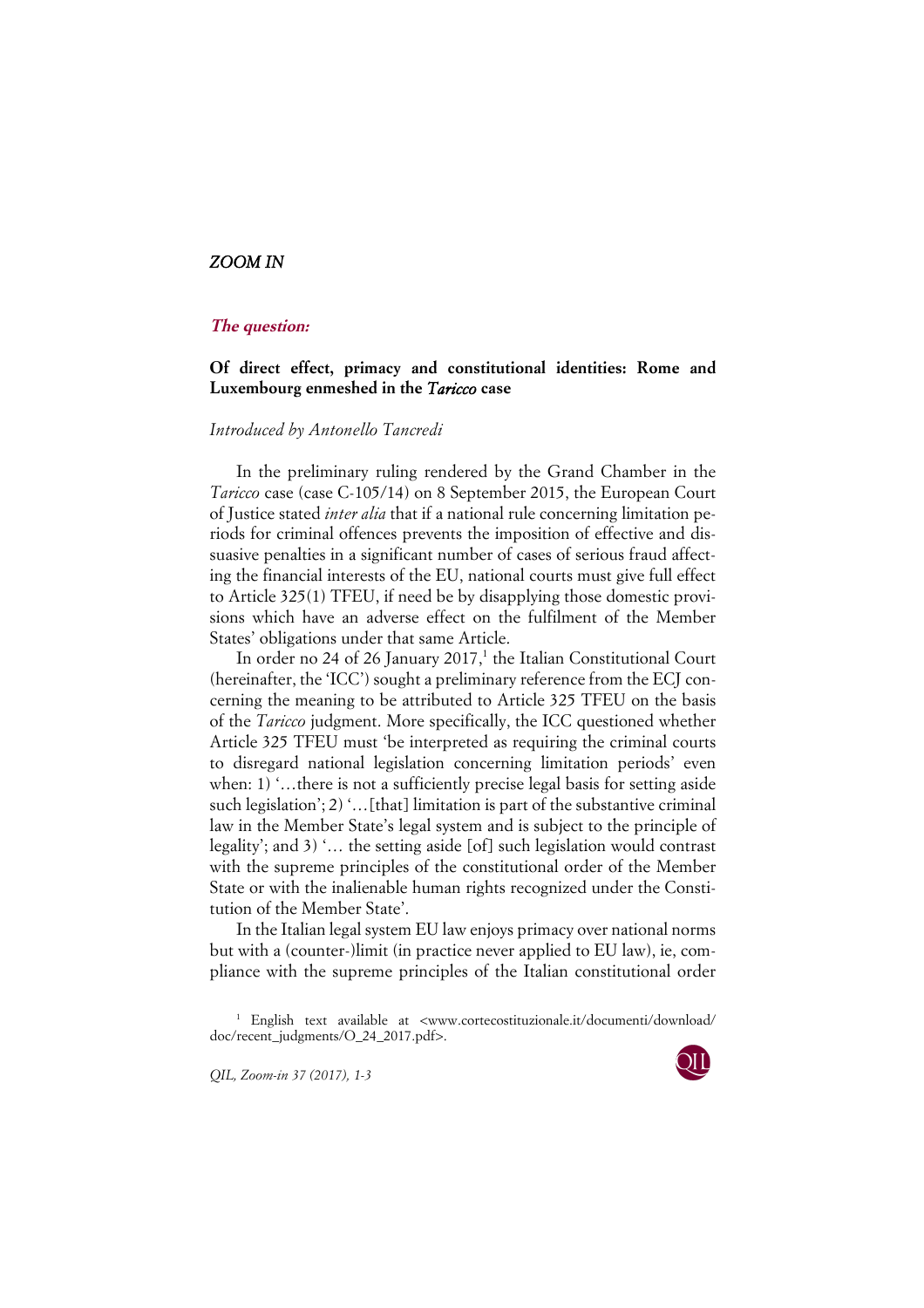and inalienable human rights. In order no 24/2017, the ICC affirms that the principle of legality in criminal matters 'is an expression of a supreme principle of the legal order' laid down in Article 25 (2) of the Constitution,<sup>2</sup> which requires that criminal rules must be precise and must not have retroactive effect. Since, in the ICC's view – unlike the interpretation of Article 49 of the Charter of Fundamental Rights of the European Union and Article 7 of the ECHR given by the ECJ – the principle of legality also covers limitation periods (and not only criminal offences and penalties), and no offender could reasonably have expected, before the *Taricco* judgment, that Article 325 TFEU would require a longer statute of limitations, the ICC envisages the possibility of a clash between the obligations flowing from Article 325 TFEU and a supreme constitutional principle which prohibits the retroactive application of criminal law *in malam partem*, being that this principle is part of the 'national identity' protected by Article 4(2) TEU. Were this possibility inescapable, the ICC 'would be under a duty to prevent' the application of EU law.

Furthermore, the criteria (ie, systematic impunity and the seriousness of the alleged tax fraud) to be employed by Italian courts in order to decide on the disapplication of domestic rules on limitation periods are vague, ambiguous '… and in any case cannot be substantiated through interpretation'. In this regard, it is not possible 'for EU law to set an objective as to the result for the criminal courts and for the courts to be required to fulfil it using any means available within the legal order, without any legislation laying down detailed definitions of factual circumstances and prerequisites'. In other words, employing EU law (Article 325 TFEU in this case) as a 'shield' (which renders inapplicable relevant domestic law) when it is not possible to use it as a 'sword' (ie, to apply EU law in place of diverging domestic law, for want of detail or precision) raises specific problems in criminal matters,<sup>3</sup> where the 'law' must meet

<sup>3</sup> See, on this point, D Gallo, 'La primazia del primato sull'efficacia (diretta?) del diritto UE nella vicenda Taricco' available at <www.sidiblog.org/2017/02/25/laprimazia-del-primato-sullefficacia-diretta-del-diritto-ue-nella-vicenda-taricco/>, and A Terrasi, 'Note a margine dell'ordinanza della Corte costituzionale sul caso Taricco: l'effetto delle norme dei trattati istitutivi dell'UE sulla legge penale sostanziale italiana' (2017) 11 Diritti umani e diritto internazionale, forthcoming.



<sup>&</sup>lt;sup>2</sup> According to which 'No person may be punished except by virtue of a law that was in force at the time the offence was committed'.